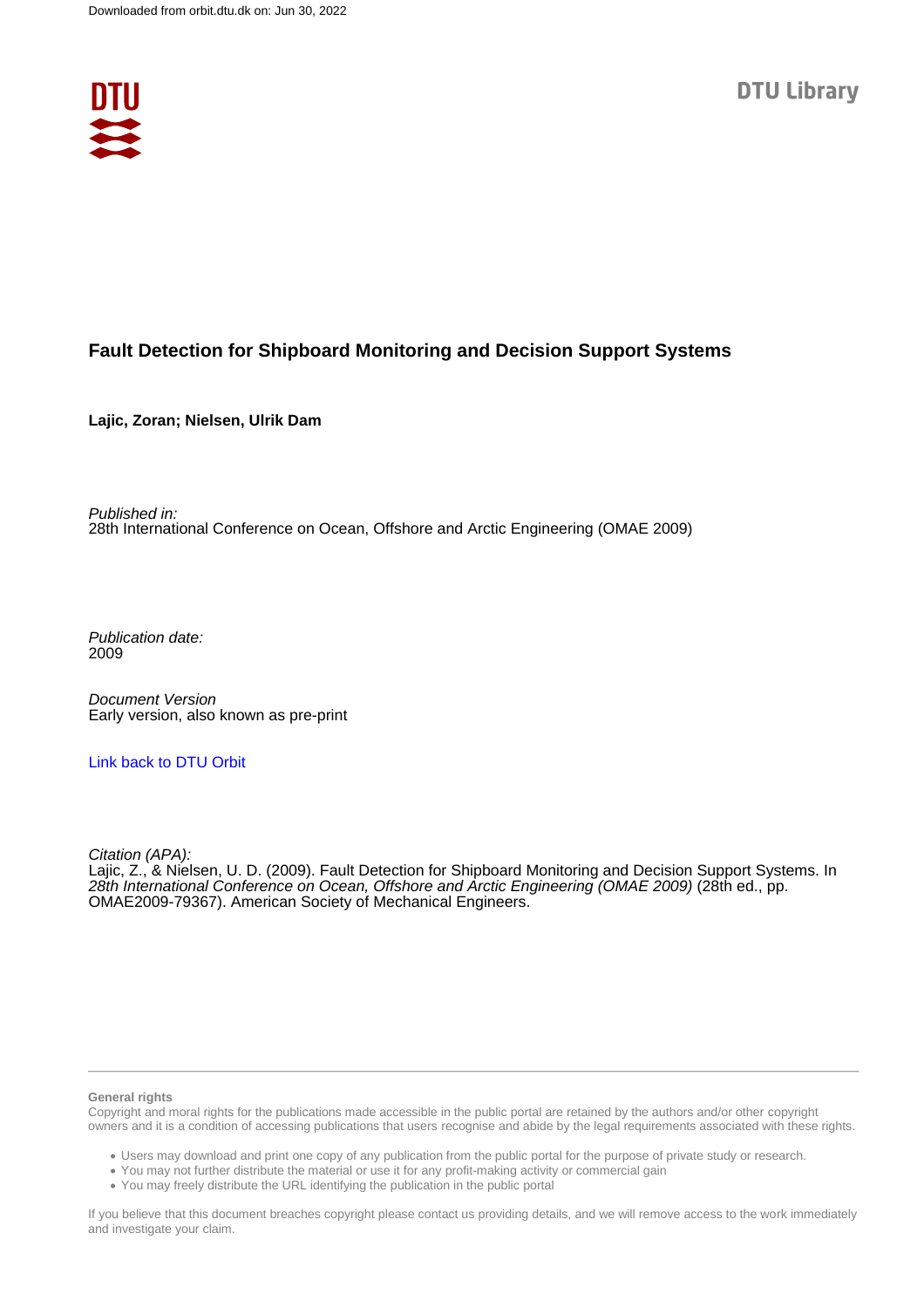

# **FAULT DETECTION FOR SHIPBOARD MONITORING AND DECISION SUPPORT SYSTEMS**

**Zoran Lajic**

*Technical University of Denmark, Department of Mechanical Engineering, Section of Coastal, Maritime and Structural Eng. Build. 403, 2800-Kgs. Lyngby, Denmark {zl@mek.dtu.dk}*

**ABSTRACT**

In this paper a basic idea of a fault-tolerant monitoring and decision support system will be explained. Fault detection is an important part of the fault-tolerant design for in-service monitoring and decision support systems for ships. In the paper, a virtual example of fault detection will be presented for a containership with a real decision support system onboard. All possible faults can be simulated and detected using residuals and the generalized likelihood ratio (GLR) algorithm.

# **INTRODUCTION**

The SeaSense system (Nielsen et al., 2006) has been installed on several containerships and navy vessels. The system provides an estimation of the actual sea state, information about the longitudinal hull-girder loading, seakeeping performance of the ship, and decision support on how to operate the ship within acceptable limits. It is able to identify critical forthcoming events and to give advice regarding speed and course changes to decrease the wave-induced loads. The system, sketched in Figure 1, includes a number of sensors all of which are used to estimate hull girder responses and predict wave loads, with the purpose of avoiding critical levels of hull stresses and ship motion(s). In this paper, it is suggested to improve the system by converting the system into a faulttolerant monitoring and decision support system. All the changes are on the software side, but the hardware remains the same. The wave elevation could be obtained using SeaSense system by combining the relative wave height and the vertical acceleration. The wave elevation has been – artificially – included in the sensor fault detection procedure as a virtual (non-existent) sensor. The sensor fault detection is performed using several measurements: vertical acceleration, heave, pitch,

**Ulrik Dam Nielsen** *Technical University of Denmark, Department of Mechanical Engineering, Section of Coastal, Maritime and Structural Eng. Build. 403, 2800-Kgs. Lyngby, Denmark {udn@mek.dtu.dk}*



wave elevation and relative wave height (distance between the

Fig. 1: Onboard sensor arrangement

# **FAULT-TOLERANT MONITORING AND DECISION SUPPORT SYSTEM**

A fault is something that changes the system behaviour in a manner so that the system does no longer satisfy its purpose. The fault is the primary cause of system performance degradation or even loss of the system function. Therefore, it is very important to find the faults as quickly as possible and to make decisions that stop the propagation of their effects. The aim of these measures is to make the system fault-tolerant, such that the system functions after the appearance of a fault. A fault-tolerant monitoring and decision support system has the ability to react on the existence of the fault by adjusting its activities to the faulty behaviour of the system. The procedure to make a monitoring and decision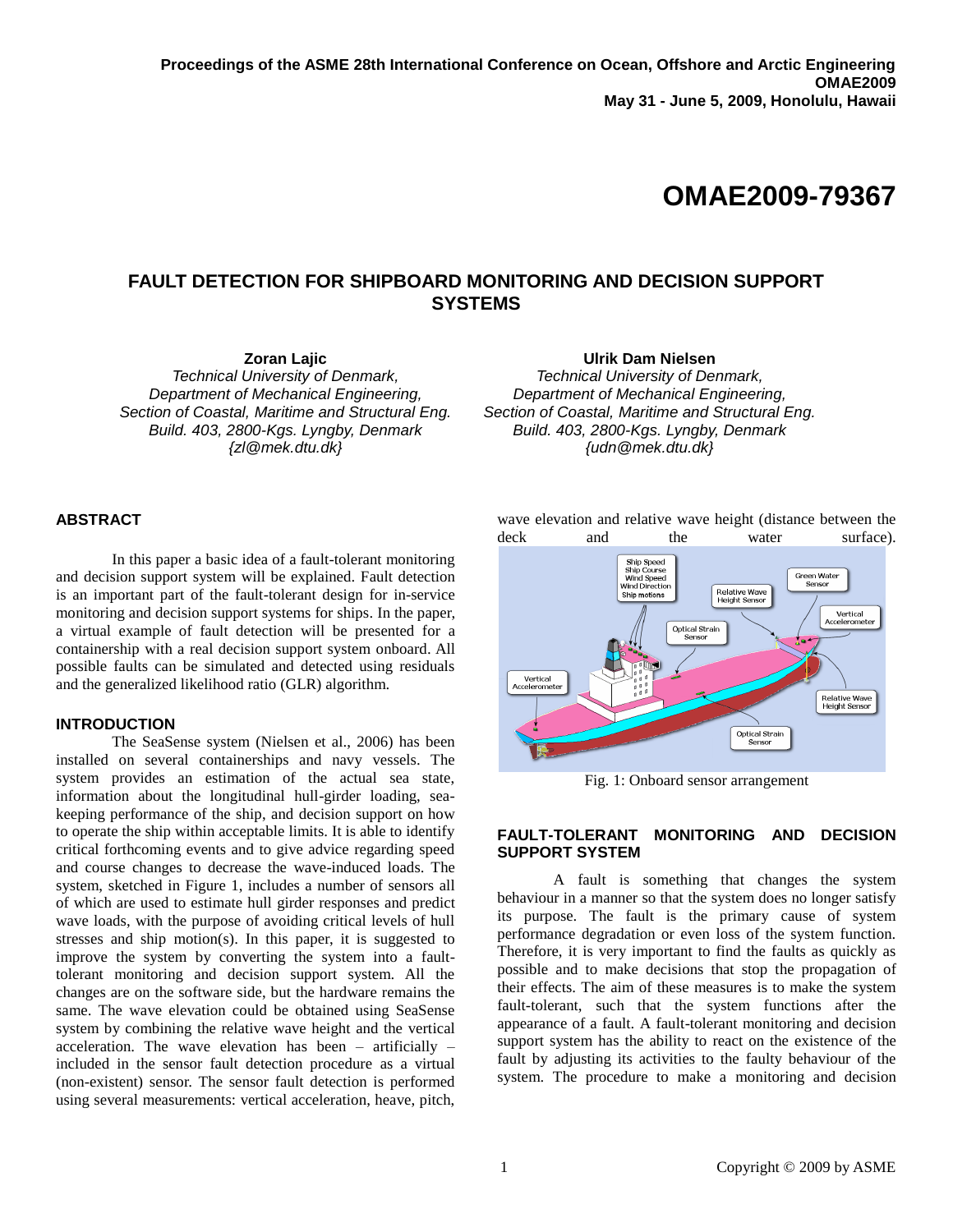support system fault-tolerant consists of two steps, similar as in case of the fault-tolerant control system (Blanke et al., 2006):

**Fault diagnosis**: The existence of faults has to be detected and the faults have to be identified.

**Re-design**: A monitoring and decision support system has to be adapted to the faulty situation so that the overall system continues to satisfy its goal.

Let us consider the system with the input  $u(t)$  and the output  $y(t)$ . The pair  $(u, y)$  is called input/output pair and the set of all possible pairs that may occur for a given system define the behaviour  $\vec{B}$ . The behaviour  $\vec{B}$  can be defined as a subset of the space *u* x *y* of all possible combinations of input and output signals. In Figure 2 is given a graphical interpretation of the system behaviour. The point A represents a specific input/output pair that may occur for the given system and the point B represents a pair which is inconsistent with the system dynamics. The point B represents an input/output pair in the presence of fault. Actually, in the faulty case the system behaviour will move from the set  $B_0$  towards the set  $B_f$ . In the case of common input u, both systems, faultless  $(B_0)$  and faulty  $(B_f)$  will give different outputs  $y_A$  and  $y_B$ , respectively. The change in the system behaviour makes the detection and isolation of the fault possible. However, the measurement information  $(u, y)$  alone is not sufficient, but a model, which describes the nominal system behaviour, is necessary. The model is a representation of the system behaviour.





Fig. 2: System behaviour.

The models describe the behaviour of the faultless and the faulty system. They restrict the possible input/output pairs to those that appear in the behaviour  $\mathbf{B}_0$  or  $\mathbf{B}_f$ . With other words, models are constraints on the signals *u* and *y* that appear in the system. The model of the system in the presence of a specific fault shows how the system output *y* is affected by this fault. In fault diagnosis both the input *u* and the output *y* are known and it is checked whether the input/output pair belongs to the specific behaviour. In summary, the diagnostic principle can be described as follows (Blanke et al., 2006):

For given models that describe the behaviour  $B_f$  of the system subjected to the faults  $f \in \mathcal{F}$ , test whether the input/output pair (U,Y) satisfies the relation

$$
(U,Y)\in \boldsymbol{B}_f.
$$

**Fault detection**: If the input/output pair is inconsistent with the behaviour  $B_0$  of the faultless system

$$
(U,Y)\notin \boldsymbol{B}_0
$$

Then a fault is known to have occurred.

**Fault isolation and identification**: If the input/output pair is consistent with the behaviour  $B_f$ ,

$$
(U,Y)\in \boldsymbol{B}_f.
$$

Then a fault *f* may have occurred.

We can notice that fault detection is possible without any information about the behaviour of the faulty system. Fault detection uses only a model of the nominal system. It is sufficient to identify deviations of the current system behaviour from the nominal behaviour. On the other hand, fault isolation and identification are not possible without information about the faulty system. Therefore, the fault model has to be known. The fault diagnosis can be divided in three steps on the basis of accuracy as mentioned before:

**Fault detection**: Decide whether or not a fault has occurred. This step determines the time at which the system is subjected to some fault.

**Fault isolation**: Find in which component a fault has occurred. This step determines the location of the fault.

**Fault identification and fault estimation**: Identify the fault and estimate its magnitude. This step determines kind of fault and its severity.

In the fault diagnosis the sensor measurement *y* is compared with the analytically computed value  $\hat{v}$ . Therefore, the consistency of the system with the model can be tested at every time *t* by:

$$
r(t) = y(t) - \hat{y}(t)
$$

Where  $r(t)$  is called a residual. In the faultless case, the residual is close to zero. It is not exactly zero, due to measurement noise and model uncertainties. In the presence of fault, the residual has some specific, non-vanishing value.

Diagnostic algorithms for continuous-variable systems generally consist of two components; cf. Figure 3 (Blanke et al., 2006):

**Residual generation**: The model and the input/output pair are used to determine residuals, which describe the degree of consistency between the system and the model behaviour.

**Residual evaluation**: The residual is evaluated in order to detect, isolate and identify faults.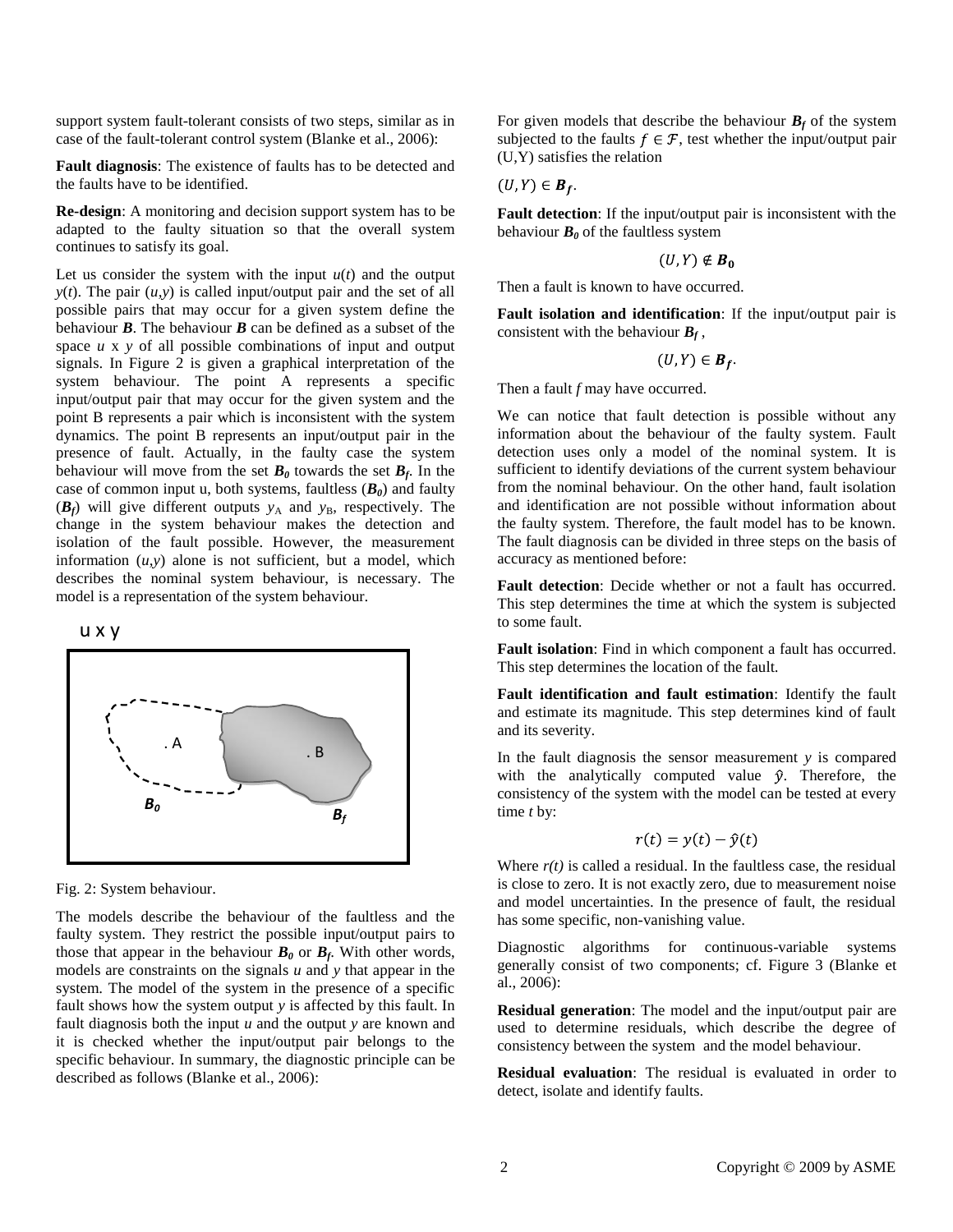

Fig. 3: Fault detection and isolation

The re-design considers the problem of changing the system structure after a fault has occurred in the plant. The aim is to provide the capability of the system to satisfy its purpose after occurrence of the fault. Two principal ways of re-design have to be distinguished, fault accommodation and reconfiguration:

**Fault accommodation** (Off-line solution): Fault accommodation means to adapt the parameters to the dynamical properties of the faulty system. The input and output of the plant remain the same as for faultless case. The fault accommodation is based on predesigned systems, each of which has been selected off-line for a specific fault. This method is fast and can meet strong real-time constraints. However, re-design has to be made for all possible faults before the system is operative.

**Reconfiguration** (On-line solution): If fault accommodation is impossible, the complete monitoring and decision support system has to be reconfigured. In this case we have a new system configuration where alternative input and output signals are used. Those signals are selected according to the faults. A new system has to be designed on-line. Reconfiguration is necessary in case of sensor failure.

# **EXAMPLE: A CONTAINERSHIP WITH DECISION SUPPORT SYSTEM**

For sensor fault detection, there is as mentioned a need to find physical relations between measured values. The SeaSense system has at its disposal several measurements: vertical acceleration, heave, pitch, wave elevation and relative wave height. The basic ship motions are shown in Figure 4.



Fig. 4: Basic ship motions

For the actual sea state estimation (Nielsen et al., 2006), it is sufficient to use three different ship motions. Therefore, the fault-tolerant approach is convenient for implementation in our case.



Fig. 5: Heave and pitch motion

The relation between different ship motions are given by the following set of constraints (see Figure 5):

$$
c_1: z_b = z + \frac{L}{2} \sin \theta
$$
  
\n
$$
c_2: \dot{z}_b = \dot{z} + \frac{L}{2} \frac{d}{dt} (\sin \theta) = \dot{z} + \frac{L}{2} \cos \theta \cdot \dot{\theta}
$$
  
\n
$$
c_3: \ddot{z}_b = \ddot{z} + \frac{L}{2} \frac{d^2}{dt^2} (\sin \theta) = \ddot{z} + \frac{L}{2} \cos \theta \cdot \ddot{\theta} - \frac{L}{2} \sin \theta \cdot \dot{\theta}^2
$$
  
\n
$$
c_4: s_b = z_b - \zeta
$$
  
\n
$$
d_1: \dot{z} = \frac{dz}{dt}
$$
  
\n
$$
d_2: \ddot{z} = \frac{dz}{dt}
$$
  
\n
$$
d_3: \dot{z}_b = \frac{dz_b}{dt}
$$
  
\n
$$
d_4: \ddot{z}_b = \frac{d\dot{z}_b}{dt}
$$
  
\n
$$
d_5: \dot{\theta} = \frac{d\theta}{dt}
$$
  
\n
$$
d_6: \ddot{\theta} = \frac{d\dot{\theta}}{dt}
$$
  
\n
$$
m_1: y_1 = \ddot{z}_b
$$
  
\n
$$
m_2: y_2 = z
$$
  
\n
$$
m_3: y_3 = \theta
$$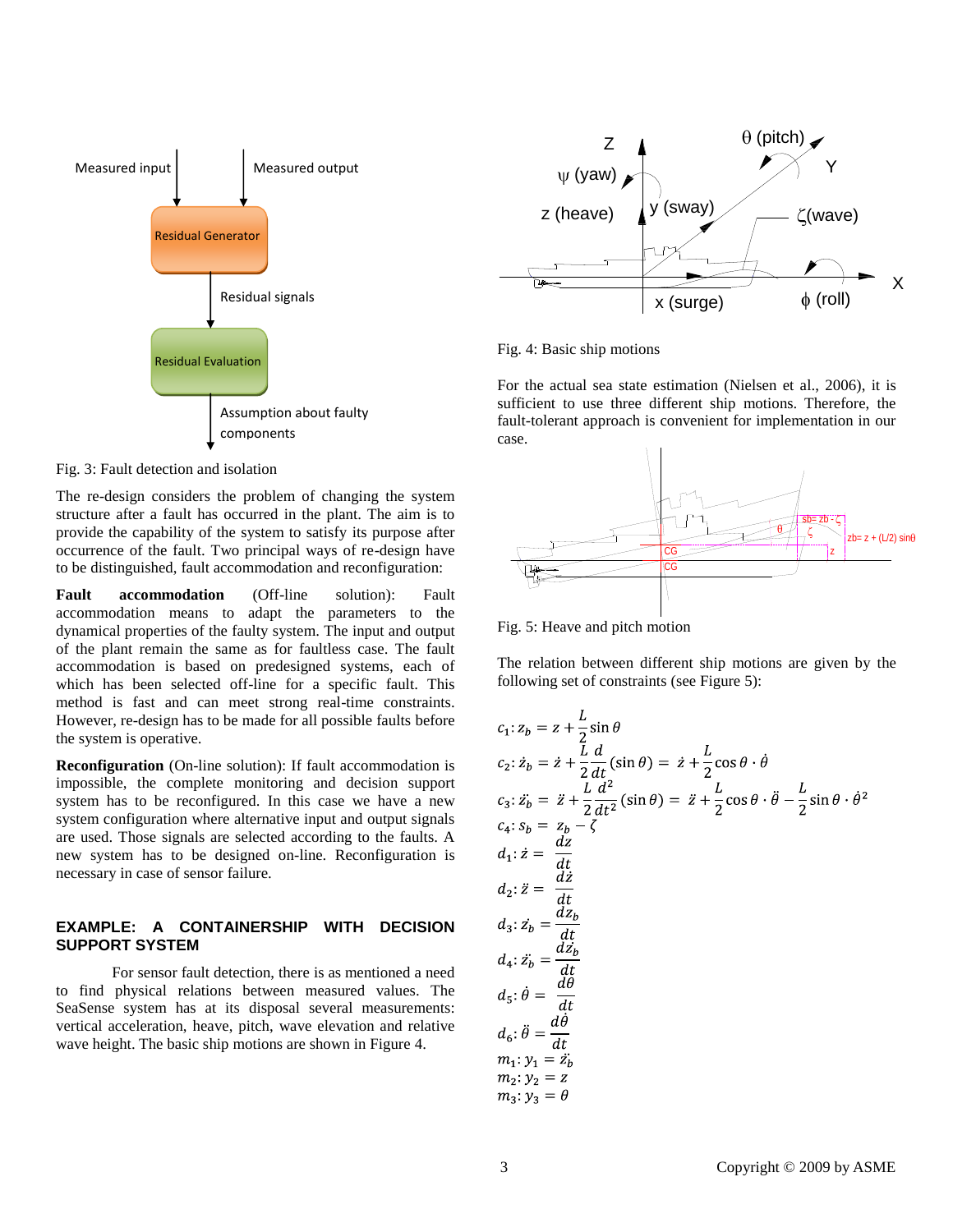$$
m_4: y_4 = s_k
$$
  

$$
m_5: y_5 = \zeta
$$

Where:

| $\ddot{z_h}$ | Vertical acceleration on the bow                                                        |
|--------------|-----------------------------------------------------------------------------------------|
| Z.           | Heave                                                                                   |
| Ĥ            | Pitch                                                                                   |
| $s_b$        | Relative bow motion (distance between the<br>deck on the bow and the wave)              |
|              | Wave elevation                                                                          |
|              | Length of the ship (it is assumed that centre of<br>gravity is on the midship section). |

Symbols  $c_1...c_4$  denote constraints,  $d_1...d_6$  derivatives and  $m_1...m_5$  measurements.

For more information about constraints, see (Bhattacharyya, 1978). The set of variables in a system are separated into the sets *X* (unknown) and *K* (known).

Known variables:

*K*={*y1,y2,y3,y4,y5*}

Unknown variables:

$$
X = \{z_b, \dot{z_b}, \dot{z_b}, z, \dot{z}, \ddot{z}, \theta, \dot{\theta}, \ddot{\theta}, s_b, \zeta\}
$$

In order to extract the residuals, available for fault diagnosis, one may apply an analysis of the structure of the constraints and the unknown variables. While there are several ways to deduct analytical redundancy relations for nonlinear systems, analysis is particularly simple. Algorithms exist for matching unknown variables to constraints and find the non-matched constraints that are the basis for minimal structurally overdetermined sets that are used to determine the possible diagnosis algorithms (Krysander et al., 2008). The constraints may be matched to the unknown variables as follows:

$$
m_1(y_1) \to \ddot{z}_b
$$
  
\n
$$
m_2(y_2) \to z
$$
  
\n
$$
d_1(z) = d_1(m_2(y_2)) \to \ddot{z}
$$
  
\n
$$
d_2(\dot{z}) = d_2(d_1(m_2(y_2))) \to \ddot{z}
$$
  
\n
$$
m_3(y_3) \to \theta
$$
  
\n
$$
d_5(\theta) = d_5(m_3(y_3)) \to \ddot{\theta}
$$
  
\n
$$
d_6(\dot{\theta}) = d_6(d_5(m_3(y_3))) \to \ddot{\theta}
$$
  
\n
$$
m_4(y_4) \to s_b
$$
  
\n
$$
m_5(y_5) \to \zeta
$$
  
\n
$$
c_1(z, \theta) = c_1(m_2(y_2), m_3(y_3)) \to z_b
$$
  
\n
$$
d_3(z_b) = d_3(c_1(m_2(y_2), m_3(y_3))) \to \ddot{z}_b
$$

It is given one complete matching on the unknown variables, three constraints remains unmatched. Each of these gives basis for a residual generator that can check the consistency of the constraints. If deviation from normal behavior should occur, this will result in one or more of the residuals being different from zero. The residuals (in schematic form) are:

 $\mathbf{r}_1$ :  $c_3(\vec{z}_b, \vec{z}, \vec{\theta}, \vec{\theta}, \theta) \rightarrow 0$ , that is, after substitution of the unknown variables

$$
\mathbf{r}_1: c_3(m_1(y_1), d_2(d_1(m_2(y_2))), d_6(d_5(m_3(y_3))), d_5(m_3(y_3)), m_3(y_3)) \rightarrow 0
$$

 $\mathbf{r}_2$ :  $c_4(s_b, z_b, \zeta) \rightarrow 0$ , that is, after eliminating unknown variables  $\Omega$ 

$$
\mathbf{r}_2: c_4(m_4(y_4), c_1(m_2(y_2), m_3(y_3)), m_5(y_5)) \rightarrow
$$
  
\n
$$
\mathbf{r}_3: c_2(z_b, \dot{z}, \theta, \dot{\theta}) \rightarrow 0, \text{ that is}
$$
  
\n
$$
\mathbf{r}_3: c_2(d_3\left(c_1(m_2(y_2), m_3(y_3))\right), d_1(m_2(y_2)),
$$
  
\n
$$
m_3(y_3), d_5(m_3(y_3))) \rightarrow 0
$$

It is easier to match the unknown variables using a matching table (Blanke et al., 2006). The matching table for the specific system is shown in Table 1.

| $\prime$        | c <sub>1</sub> | c <sub>2</sub>  | c <sub>3</sub>      | $\mathcal{C}_4$ | $d_1$ | $d_{\rm 2}$  | $d_3\,$ | $\mathfrak{d}_4$ | $d_{\rm 5}$  | $d_{\rm 6}$ | m <sub>1</sub>   | m <sub>2</sub> | $m_3$ | m <sub>4</sub>   | $m_{\rm 5}$    |
|-----------------|----------------|-----------------|---------------------|-----------------|-------|--------------|---------|------------------|--------------|-------------|------------------|----------------|-------|------------------|----------------|
| $y_{1}$         | 0              | 0               | $\theta$            | $\overline{0}$  | 0     | 0            | 0       | $\overline{0}$   | 0            | 0           | 1                | $\overline{0}$ | 0     | 0                | 0              |
| $y_{2}$         | 0              | 0               | 0                   | $\overline{0}$  | 0     | 0            | 0       | $\overline{0}$   | 0            | 0           | $\overline{0}$   | 1              | 0     | $\boldsymbol{0}$ | $\overline{0}$ |
| $y_3$           | 0              | 0               | 0                   | $\overline{0}$  | 0     | 0            | 0       | $\overline{0}$   | 0            | 0           | $\overline{0}$   | 0              | 1     | $\overline{0}$   | $\overline{0}$ |
| $\mathcal{Y}_4$ | 0              | 0               | $\overline{0}$      | $\overline{0}$  | 0     | 0            | 0       | $\overline{0}$   | 0            | 0           | $\theta$         | 0              | 0     | 1                | $\overline{0}$ |
| $y_{5}$         | 0              | 0               | 0                   | $\overline{0}$  | 0     | 0            | 0       | $\overline{0}$   | 0            | 0           | 0                | 0              | 0     | 0                | 1              |
| $z_b$           | 1              | 0               | 0                   | 1               | 0     | 0            | 1       | $\overline{0}$   | 0            | 0           | 0                | $\overline{0}$ | 0     | $\boldsymbol{0}$ | $\overline{0}$ |
| $\dot{z}_b$     | 0              | 1               | 0                   | $\overline{0}$  | 0     | 0            | 1       | 1                | 0            | 0           | $\theta$         | $\overline{0}$ | 0     | $\overline{0}$   | 0              |
| $\ddot{z_b}$    | 0              | 0               | 1                   | $\overline{0}$  | 0     | 0            | 0       | 1                | 0            | 0           | 1                | $\overline{0}$ | 0     | 0                | $\overline{0}$ |
| Z               | 1              | 0               | 0                   | $\overline{0}$  | 1     | 0            | 0       | $\overline{0}$   | 0            | 0           | $\theta$         | 1              | 0     | $\overline{0}$   | 0              |
| ż               | 0              | 1               | 0                   | $\overline{0}$  | 1     | $\mathbf{1}$ | 0       | $\overline{0}$   | 0            | 0           | $\overline{0}$   | 0              | 0     | 0                | 0              |
| ż               | 0              | 0               | $\mathbf{1}$        | $\overline{0}$  | 0     | 1            | 0       | $\overline{0}$   | 0            | 0           | $\boldsymbol{0}$ | 0              | 0     | 0                | $\overline{0}$ |
| θ               | 1              | 1               | 1                   | $\overline{0}$  | 0     | 0            | 0       | $\overline{0}$   | $\mathbf{1}$ | 0           | $\boldsymbol{0}$ | 0              | 1     | 0                | 0              |
| $\dot{\theta}$  | 0              | 1               | $\mathbf{1}$        | $\overline{0}$  | 0     | 0            | 0       | $\boldsymbol{0}$ | 1            | 1           | 0                | 0              | 0     | 0                | 0              |
| Ö               | 0              | 0               | 1                   | $\overline{0}$  | 0     | 0            | 0       | $\overline{0}$   | 0            | 1           | $\overline{0}$   | 0              | 0     | $\boldsymbol{0}$ | 0              |
| $s_b$           | 0              | 0               | $\theta$            | 1               | 0     | 0            | 0       | $\overline{0}$   | 0            | 0           | $\boldsymbol{0}$ | $\overline{0}$ | 0     | 1                | 0              |
| ζ               | 0              | 0               | 0                   | 1               | 0     | 0            | 0       | $\overline{0}$   | 0            | 0           | $\overline{0}$   | 0              | 0     | 0                | 1              |
| zero            |                | $\rightarrow 0$ | $\longrightarrow 0$ | $\rightarrow 0$ |       |              |         |                  |              |             |                  |                |       |                  |                |

Table 1: Matching table

In the paper, residuals  $r_1$  and  $r_2$  will be discussed only, because from the third residual it is not possible to obtain new information about the system.

The system contains five sensors. Therefore, it is possible to have the following faults:

**f1-** vertical acceleration, **f2-** heave, **f3-** pitch, **f4-** wave elevation and **f5-** relative wave height.

The fault signatures are shown in Table 2. The symbol **i** denotes a fault isolation and the symbol **d** denotes a fault detection.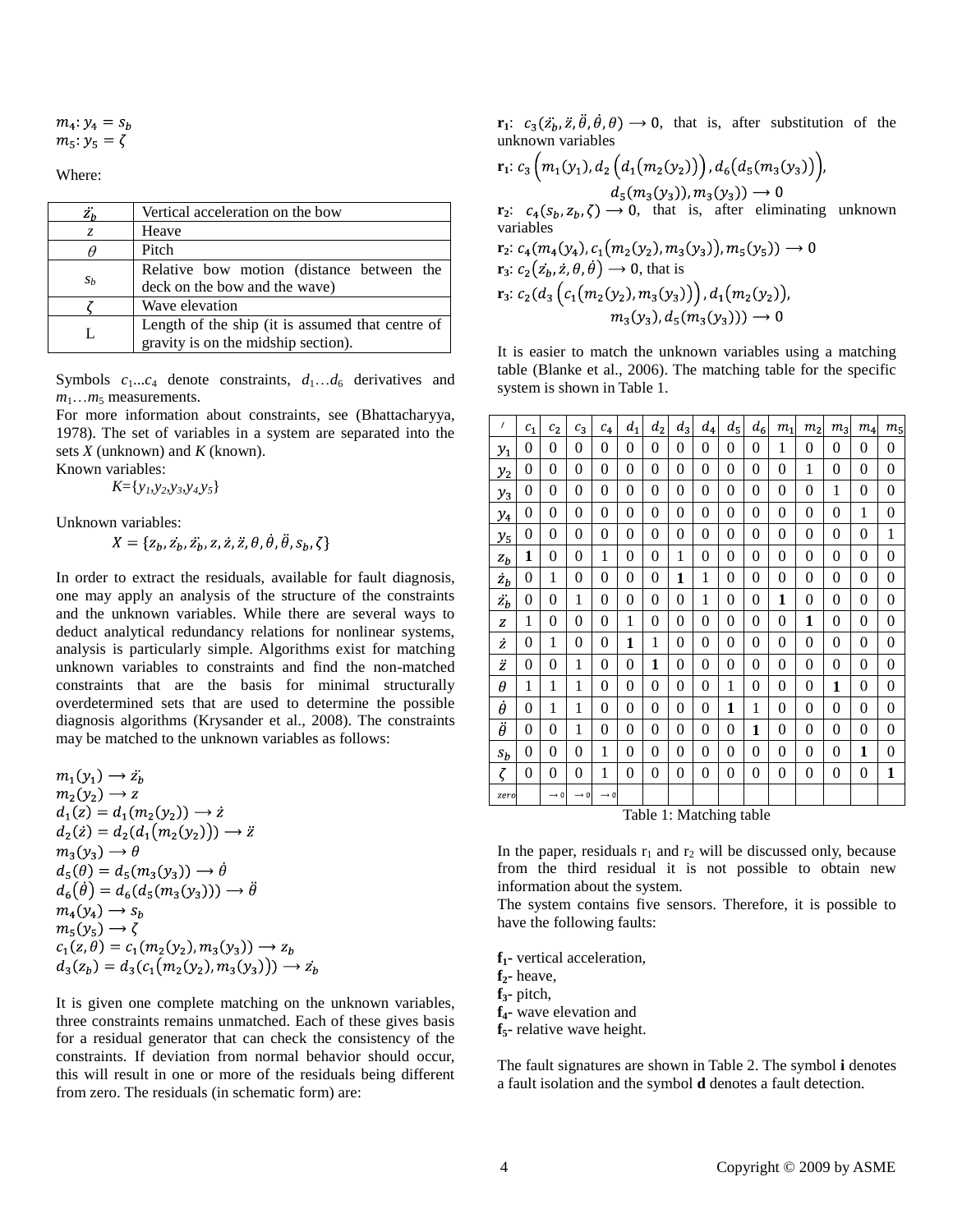|                           | $f_1$ | f <sub>2</sub> | $f_3$ | $\mathbf{f}_4$ | f <sub>5</sub> |  |
|---------------------------|-------|----------------|-------|----------------|----------------|--|
| $r_1$                     | X     | X              | X     |                |                |  |
| r <sub>2</sub>            |       | X              | X     | X              | $\bf{X}$       |  |
|                           |       | 3              | 3     | $\overline{c}$ | $\overline{c}$ |  |
|                           |       | d              | d     | d              | d              |  |
| Table 2: Fault signatures |       |                |       |                |                |  |

All five column vectors are different from zero, and thus all faults are detectable. The fault **f<sup>1</sup>** has a unique signature and therefore this fault is isolable. As a result of the analysis, the following set has been obtained:

**Detectable faults:**  $f_2$ ,  $f_3$ ,  $f_4$ ,  $f_5$ **Undetectable faults:** - **Isolable faults:** f<sub>1</sub>

The residuals can be expressed in the analytic form as:

$$
\mathbf{r}_1: y_1 - \ddot{y}_2 - \frac{L}{2} \frac{d^2}{dt^2} (\sin y_3) = 0
$$
  

$$
\mathbf{r}_2: y_4 + y_5 - y_2 - \frac{L}{2} \sin y_3 = 0
$$

In the following, simulations of ship motions in waves and the residuals  $r_1$  and  $r_2$  are presented. The simulations of ship motions in waves are similar to (Nielsen, 2007). The referred ship is a containership (length  $L = 275$  m, breath  $B = 40$  m, draught T= 12 m), which sails at speed of 10 m/s. Residuals have been simulated using Simulink<sup>®</sup> (Dabney et al., 2004). The simulations are performed during a time period of 1000 seconds. The simulations of pitch, heave, vertical acceleration and wave elevation are shown in figures 6-9.



Fig. 6: Pitch











Fig. 9: Wave elevation (midship section)

Residuals  $r_1$  and  $r_2$  in case of no faults are shown in Figures 10 and 11. Both residuals indicate the absence of the fault.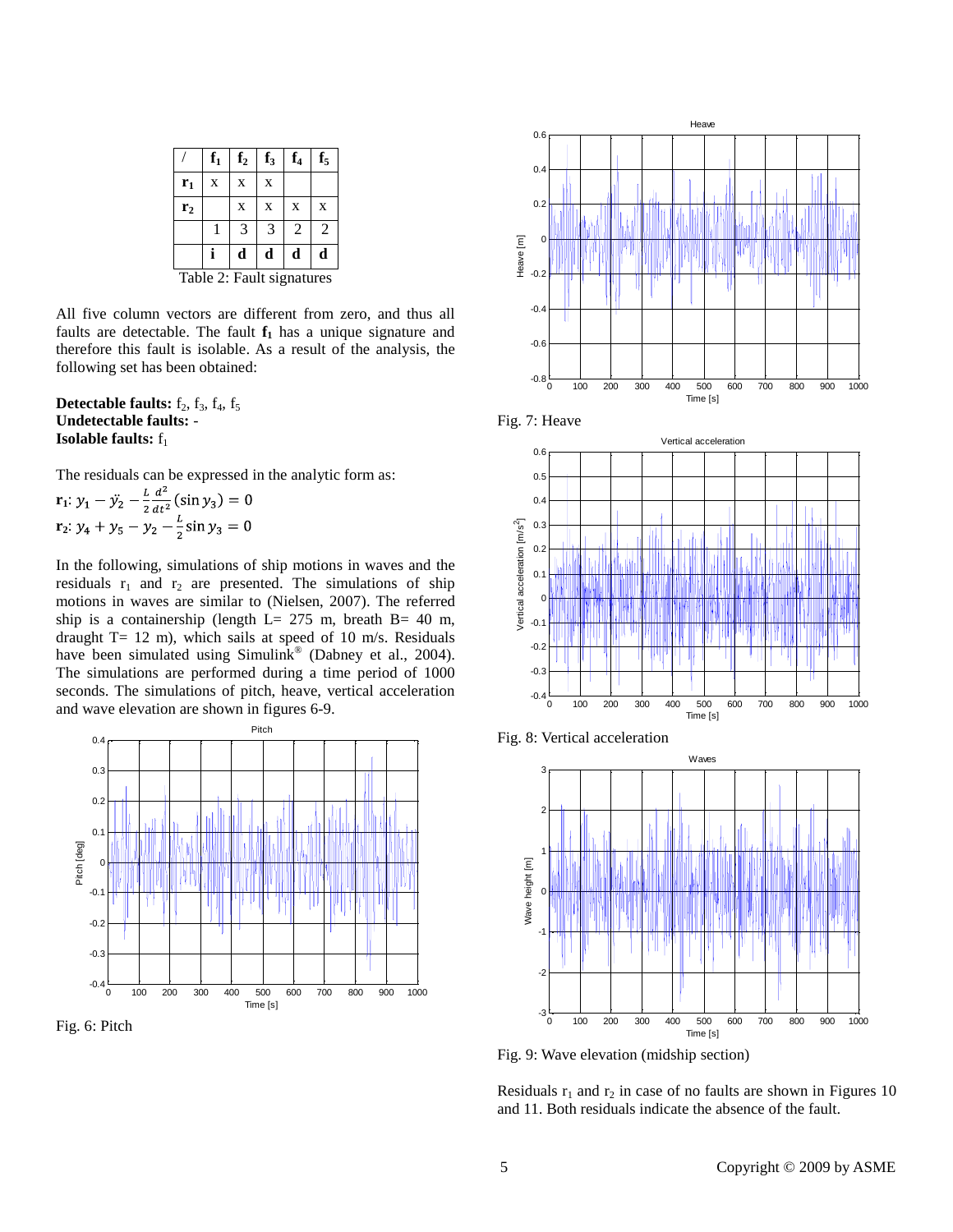

Fig. 10: Residual  $r_1$  (no faults).



Fig. 11: Residual  $r_2$  (no faults).

In the following, the residuals in the presence of faults will be presented and discussed. As examples of fault scenarios, the faults will be created by adding an extra signal to the sensor output during time interval between 100 seconds and 500 seconds. After 500 seconds, extra signals are removed. The configuration is summarized in Table 3.

| Fault          | Type           | Units | Value | Time         |  |
|----------------|----------------|-------|-------|--------------|--|
|                |                |       |       | interval [s] |  |
| $f_1$          | vertical       | m/s   | 0.5   | 100-500      |  |
|                | acceleration   |       |       |              |  |
| ${\bf f}_2$    | heave          | m     | 0.5   | 100-500      |  |
| $\mathbf{f}_3$ | pitch          | rad   | 0.05  | 100-500      |  |
| f <sub>4</sub> | wave elevation | m     | 0.5   | 100-500      |  |
| f <sub>5</sub> | relative wave  | m     | 0.5   | 100-500      |  |
|                | height         |       |       |              |  |

Table 3: Simulated faults.

Residuals can be directly evaluated by the GLR (generalized likelihood ratio) test. The GLR test is a useful tool in fault detection. The GLR algorithm relies on the log-likelihood ratio of an observation *z*. Important steps in GLR algorithm are selection of threshold *h*, decision function *g* calculation and the construction of the alarm diagram using selected threshold and calculated decision function. The GLR decision function can be calculated (Blanke et al., 2006):

$$
g(k) = \frac{1}{2\sigma^2} \max_{k-M+1 \le j \le k} \frac{1}{k-j+1} \left[ \sum_{i=j}^{k} (z(i) - \mu_0) \right]^2
$$

Where:

*z*- observation,

*k*- present time instant,

*j*- time instant of the fault occurrence (hypothetical),

*M*- time horizon,

 $\sigma$ - variance.

 $\mu_0$ - mean.

The main advantage of the GLR test is that it links the test threshold with the probability of false alarm and the probability of correct detection. Another advantage of this technique is that it can estimate the jump amplitude and the fault appearing time (Peng et al., 1997). More information regarding GLR algorithm and an alternative approach, which is less time-consuming, can be found in (Nikiforov, 2001).

The residual  $r_1$  in the presence of the fault  $f_1$  and results of the GLR test, e.g. decision function and alarm are given in Figure 12.



Fig. 12: Residual  $r_1$ , fault  $f_1 = 0.5$  m/s<sup>2</sup> and GLR test (decision function and alarm).

By using the GLR algorithm it is possible to detect a fault  $f_1$ . The alarm diagram is constructed using a decision function and an appropriate threshold. It is possible to notice small delays in the fault detection. The delays in detecting the beginning and the end of the interval of the presence of fault are due to the relatively big noise. Therefore, it has been necessary to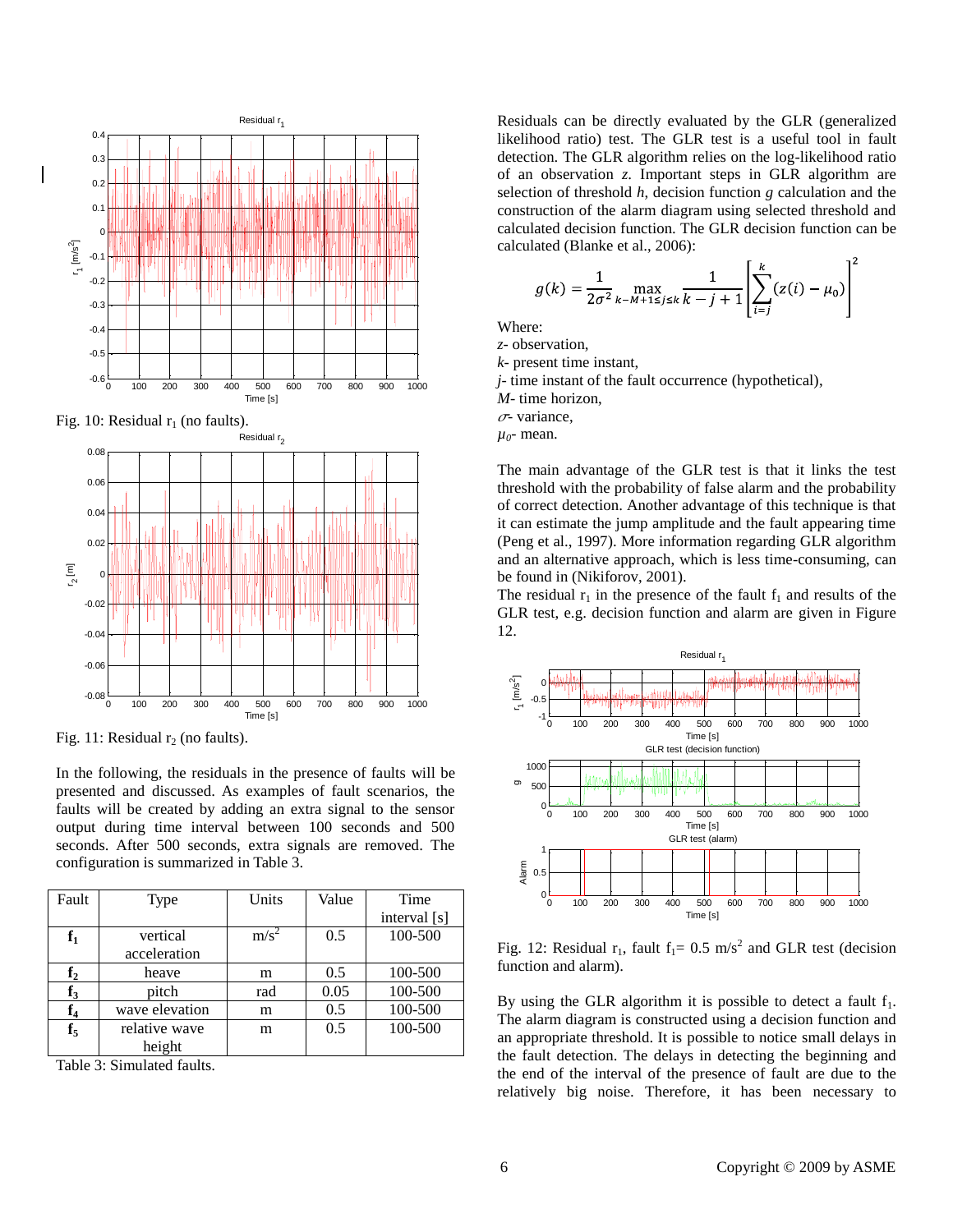implement a relatively high horizon *M* which produces the detection delay. It can be handled by implementing a filter.

In case of the fault  $f_2$ , we have both residuals at our disposal. However, the best result has been obtained using residual  $r<sub>2</sub>$ (Figure 13). The fault  $f_2$  can be detected using the decision function and the alarm diagram. It is easy to notice that the system is in an alarm condition in the time interval between 100 seconds and 500 seconds, which is exactly the interval of the presence of a fault.



Fig. 13: Residual  $r_2$ , fault  $f_2 = 0.5$  m and GLR test (decision function and alarm).

Also, in case of the fault  $f_3$  it is possible to use both residuals, but like in the case of the fault  $f_2$  better results are obtained using the second residual. The residual in the presence of a fault  $f_3$  and the results of the GLR test are shown in Figure 14. The fault  $f_3$  is detected.



Fig. 14: Residual  $r_2$ , fault  $f_3 = 0.05$  rad and GLR test (decision function and alarm).

From the analytical expression of the residual  $r_2$  it can be seen that the faults  $f_4$  and  $f_5$  will create similar effects on the residual. That is, the residual  $r_2$  and the results of the GLR test will be the same in both cases. Therefore, the results for the fault  $f_4$  will be presented only.

The residual  $r_2$  in the presence of a fault  $f_4$  and the results of the GLR test are presented in Figure 15.



Fig. 15: Residual  $r_2$ , fault  $f_4 = 0.5$  m and GLR test (decision function and alarm).

The residual  $r_2$  is very sensitive to faults of sensors  $y_4$  and  $y_5$ . The fault presence is obvious and the GLR test has also easily detected the fault.

## **CONCLUSIONS**

In this paper the basic idea of a fault-tolerant monitoring and decision support system has been presented. The onboard sensor fault detection for monitoring and decision support systems has been demonstrated by a practical example. The faults have been created by adding an extra signal to the sensor output and the sensitivity of the residuals to the sensor fault has been investigated. The residuals have been evaluated by GLR test. All the faults have been detected and the implementation of the fault-tolerant design has been justified.

### **ACKNOWLEDGMENTS**

The inspiring discussions with Professor Jørgen Juncher Jensen and Professor Mogens Blanke during the writing of this paper are highly appreciated.

## **REFERENCES**

Bhattacharyya, R (1978). *Dynamics of Marine Vechicles*. John Wiley & Sons, New York.

Blanke, M., M. Kinnaert, J. Lunze, M. Staroswiecki (2006). *Diagnosis and Fault Tolerant Control*, Springer - Verlag, Berlin Heidelberg.

Dabney, J.B., T.L. Harman (2004). *Mastering Simulink*, Pearson Prentice Hall, New Jersey.